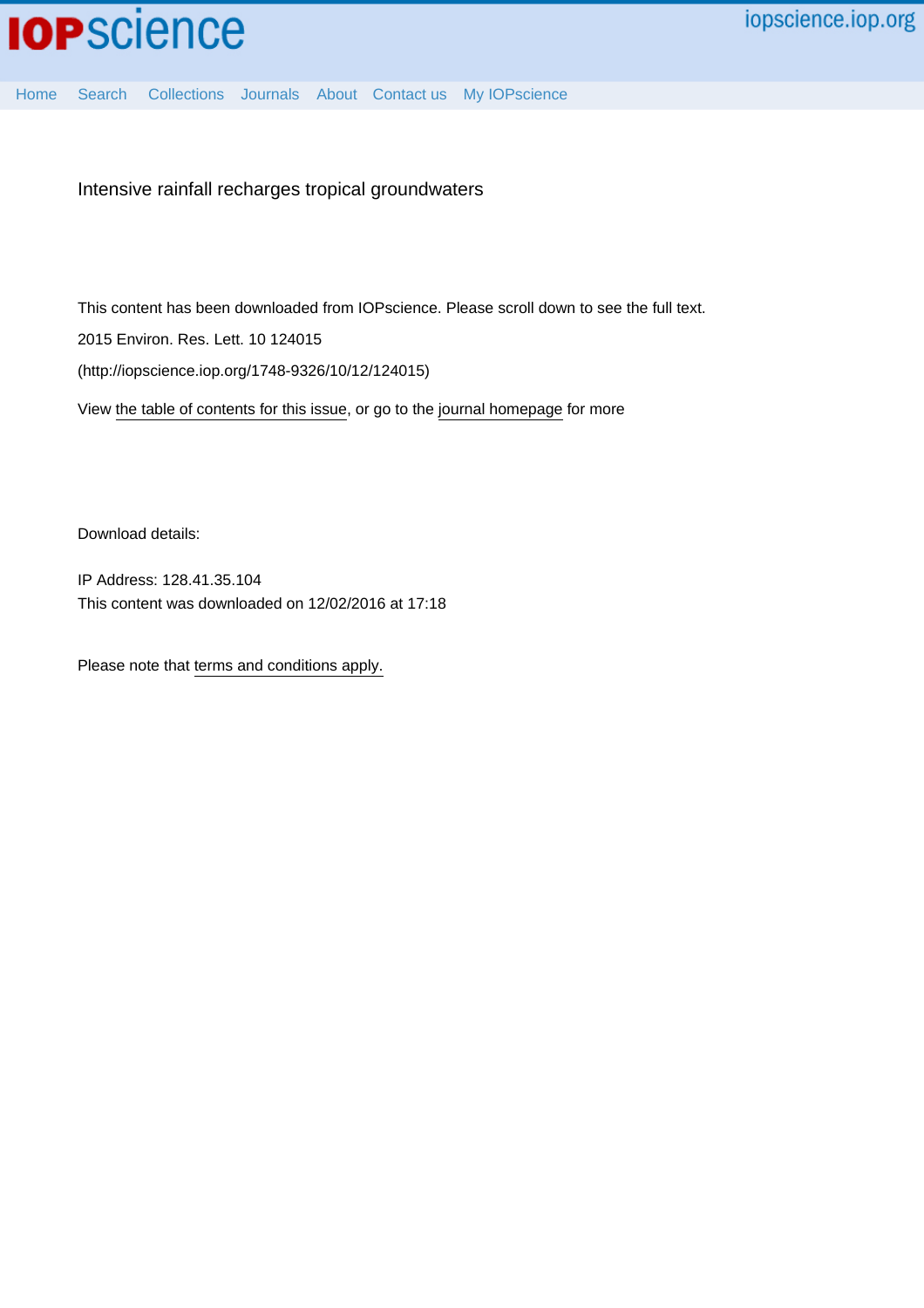OPEN ACCESS

CrossMark

RECEIVED 15 July 2015 REVISED 5 November 2015 ACCEPTED FOR PUBLICATION 17 November 2015 PUBLISHED 11 December 2015

# **Environmental Research Letters**

#### LETTER

# Intensive rainfall recharges tropical groundwaters

#### Scott Jasechko<sup>[1](#page-1-0)</sup> and Richard G Taylor<sup>[2](#page-1-1)</sup>

<span id="page-1-0"></span><sup>1</sup> Department of Geography, University of Calgary, Calgary, Alberta, Canada

<span id="page-1-1"></span><sup>2</sup> Department of Geography, University College London, London, UK

E-mail:[sjasechk@ucalgary.ca](mailto:sjasechk@ucalgary.ca)

Keywords: groundwater, tropics, isotope, hydrology, rainfall, recharge, oxygen-18 Supplementary material for this article is available [online](http://dx.doi.org/10.1088/1748-9326/10/12/124015)

## Abstract

Content from this work may be used under the terms of the [Creative](http://creativecommons.org/licenses/by/3.0) [Commons Attribution 3.0](http://creativecommons.org/licenses/by/3.0) [licence.](http://creativecommons.org/licenses/by/3.0)

Any further distribution of this work must maintain attribution to the author(s) and the title of the work, journal citation and DOI.



Dependence upon groundwater to meet rising agricultural and domestic water needs is expected to increase substantially across the tropics where, by 2050, over half of the world's population is projected to live. Rare, long-term groundwater-level records in the tropics indicate that groundwater recharge occurs disproportionately from heavy rainfalls exceeding a threshold. The ubiquity of this bias in tropical groundwater recharge to intensive precipitation is, however, unknown. By relating available long-term records of stable-isotope ratios of O and H in tropical precipitation (15 sites) to those of local groundwater, we reveal that groundwater recharge in the tropics is near-uniformly (14/15 sites) biased to intensive monthly rainfall, commonly exceeding the ∼70th intensity decile. Our results suggest that the intensification of precipitation brought about by global warming favours groundwater replenishment in the tropics. Nevertheless, the processes that transmit intensive rainfall to groundwater systems and enhance the resilience of tropical groundwater storage in a warming world, remain unclear.

## Introduction

Groundwater is an invaluable, distributed source of freshwater throughout the tropics where it plays a primary role in enabling access to safe water and food security through irrigation. The long-term viability of groundwater resources as well as the ecosystems and livelihoods that they sustain, depends upon replenishment of groundwater by recharge. At present, ground-water withdrawals in the tropics are accelerating [[1](#page-6-0)] and the sustainability of these increases is in doubt [[2](#page-6-1)].

The conversion of precipitation into groundwater recharge at low latitudes is constrained by continuously high rates of potential evapotranspiration [[3](#page-6-2)]. Rare, long-term piezometric data [[4,](#page-6-3) [5](#page-6-4)] and recharge modelling in this region [[6,](#page-6-5) [7](#page-6-6)] point to a nonlinear relationship between rainfall and groundwater recharge in which intensive rainfalls—defined here as exceeding the median (50th) percentile of local rainfall intensity—contribute preferentially to groundwater recharge. However, the ubiquity of soils across low latitudes that are able to convey intensive rainfall to groundwater via direct or indirect (i.e. via surface waters) recharge pathways is unknown [[8](#page-6-7)]. A fundamental concern is how the intensification of precipitation brought about by anthropogenic warming [[9](#page-6-8)–[11](#page-6-9)] and most pronounced in the tropics, will affect groundwater recharge.

Stable isotope ratios of O  $(^{18}O/^{16}O)$  and H  $(^{2}H/^{1}H)$  in rainwater and groundwater can be used to trace the intensity of rainfall that replenishes groundwater resources  $[12-14]$  $[12-14]$  $[12-14]$  $[12-14]$  $[12-14]$ . Outside of the tropics these ratios are closely correlated with surface air temperature, but in the tropics these ratios are strongly determined by site-scale precipitation intensities (figure S1; [[15](#page-6-12)]). Due to differences in the upwind distillation of light versus heavy storm clouds [[16](#page-6-13)], low-intensity rainfalls are relatively enriched in heavy isotopes (<sup>18</sup>O,  $^{2}$ H) whereas high-intensity rainfalls are comparatively depleted in heavy isotopes. As a result, comparisons of long-term integrated precipitation isotope compositions capturing all rainfall events with sampled groundwater isotope compositions that record recharge-generating rainfall, can trace rainfall intensities that produce groundwater recharge.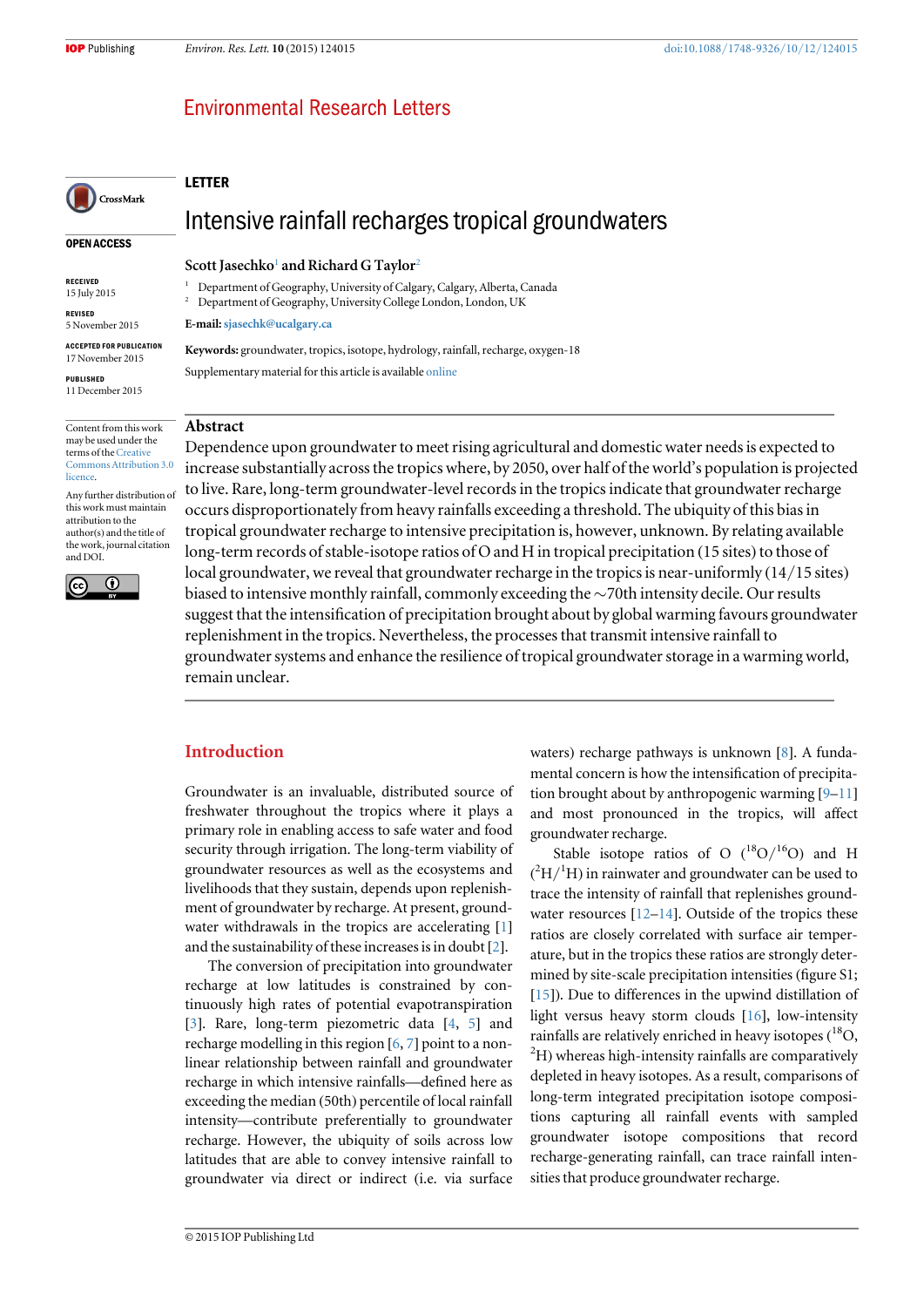

<span id="page-2-0"></span>

Precipitation  $\delta^{18}$ O progressively decreases as precipitation intensity increases. The locations shown in the legend on the right side are ranked in order of calculated '>90th' precipitation  $\delta^{18}$ O values The inset map shows locations of study sites (diamonds), ecoregions [[31](#page-7-0)] and the approximate range of the Intertropical Convergence Zone (ITCZ).

Here, we examine the relationship between the stable-isotope composition of precipitation and groundwater at multiple locations across the tropics that feature different climates, land covers and geological contexts. The objective of our study is to test whether intensive rainfalls contribute disproportionately to groundwater recharge across the tropical landmass. Our analysis builds upon and extends a recent global review of stable isotope ratios that demonstrated the seasonality of global groundwater recharge focusing on the extratropics[[17](#page-6-14)].

## **Methods**

To examine the relationship between the stableisotope composition of precipitation and groundwater in the tropics we (1) synthesized a pan-tropical isotope dataset, (2) screened groundwater isotope data to isolate observations representing modern recharge, and (3) compared precipitation and groundwater isotope content to evaluate potential biases in precipitation generating groundwater recharge.

We synthesized stable isotope data for groundwater and precipitation at 15 locations (figure [1](#page-2-0)) that are influenced by monsoonal climates associated with the Inter-tropical Convergence Zone (ITCZ). These locations span a wide range of environments characterized by different geologies and precipitation rates (table [1](#page-3-0)) and represent all of the available long-term (>7 yr) precipitation isotope records where proximate (less than ∼100 km) groundwater isotope data in the tropics exist. We employ long-term records of precipitation isotope compositions compiled by the IAEA GNIP [[15](#page-6-12)] and a large number of published studies of stable isotope ratios in groundwater (see

supplementary material) including data recently compiled by the IAEA TWIN [[15](#page-6-12)]. Groundwater isotope data derive from spot (one-time) sampling campaigns.

Observations of stable isotope ratios of O and H in groundwater were carefully screened to prevent the possibility that these data derive from historical climates (i.e. palaeogroundwaters) or remote climates. The screening process was based on radiochemical (3H and  $^{14}$ C activities) and well-depth data (supplementary information) presented in the compiled studies. The screening process is of critical importance since palaeogroundwaters have  $\delta^{18}$ O values that differ from modern groundwaters by up to ∼3‰ in the tropics and subtropics [[18](#page-6-15)]. We specifically discounted groundwaters that may have been recharged from leaking rivers sourced from upland precipitation depleted in heavy isotopes as a result of the progressive distillation of air masses driven by orographic rainout (e.g. [[19](#page-6-16)]). Amassed stable isotope observations of groundwater and precipitation from 15 locations are summarized in table [1](#page-3-0) and discussed further in the supplementary materials.

After carefully scrutinizing the compiled groundwater data, modern groundwater isotope compositions  $(\delta^{18}O_{gw})$  were compared with the amountweighted precipitation isotope compositions  $(\delta^{18}O_p)$ to test for recharge biases to heavy or light rains. To test for recharge biases to either intense or less intense rainfall, we quantified the long-term precipitation  $\delta^{18}$ O integrated by precipitation amount ( $\delta_{P-AW}$ ):

$$
\delta_{P-AW} = \frac{\sum_{j=1}^{n} P_j \cdot \delta_{P_j}}{\sum_{j=1}^{n} P_j},
$$
 (1)

where  $P$  represents monthly precipitation (mm/ month),  $\delta_P$  represents measured the monthly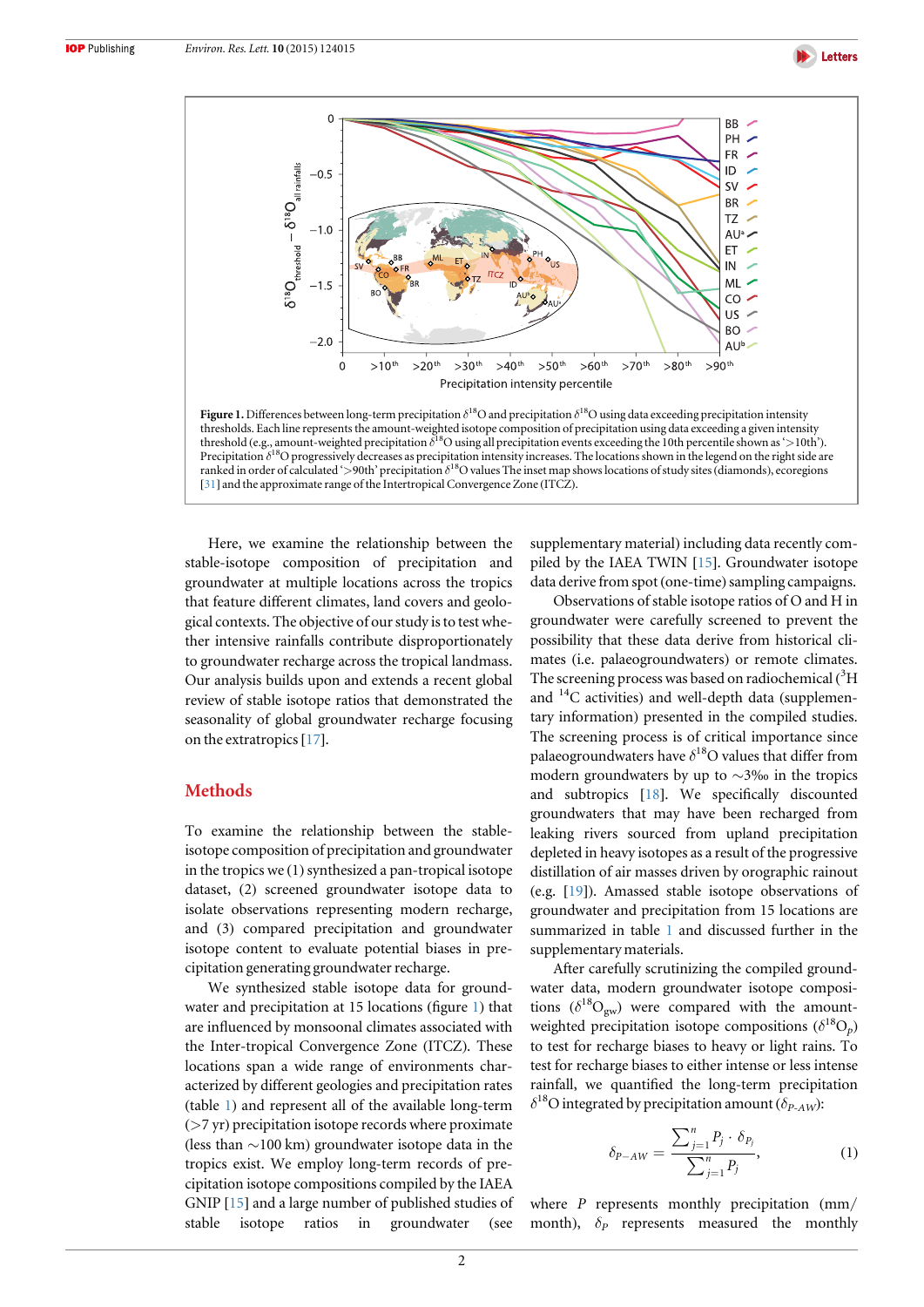<span id="page-3-0"></span>**Table 1.** Comparison of tropical precipitation (p) and groundwater (gw)  $\delta^{18}O$ .

 $\mathbf{\omega}$ 

| Cntry.          | Aquifer              | $\delta^{18}O_p$ | $\delta^{18}O_{gw}$ | $n^t$ | Threshold intensity decile <sup>b</sup>                            | Lithology                                 | Precipitation (mm/year) |
|-----------------|----------------------|------------------|---------------------|-------|--------------------------------------------------------------------|-------------------------------------------|-------------------------|
| <b>SV</b>       | Chipilapa-Ahuachapin | $-6.68$          | $-7.39 \pm 0.26$    | 29    | $>90th$ ( $>80th$ to $>90th$ ), $\sim$ 400 mm/month                | Volcanics                                 | 1800                    |
| CO              | Bogota               | $-9.71$          | $-10.21 \pm 0.71$   | 49    | $>$ 30th ( $>$ 0th to $>$ 70th), $\sim$ 50 mm/month                | Alluvium, sandstone                       | 950                     |
| <b>BO</b>       | La Paz               | $-13.99$         | $-16.46 \pm 0.81$   | 7     | $>90$ th ( $>80$ th to $>90$ th), $\sim$ 160 mm/mo.                | Alluvium                                  | 530                     |
| BB              | Barbados             | $-1.33$          | $-2.91 \pm 0.84$    | 27    | $>$ 80th ( $>$ 70th to $>$ 80th), $\sim$ 170 mm/month <sup>c</sup> | Limestone                                 | 1240                    |
| FR              | Guiana Shield        | $-2.29$          | $-3.07 \pm 0.59$    | 10    | $>40$ th to $>90$ th, $>300-400$ mm/mo.                            | Weathered gneiss, volcano-sedimentary     | 3620                    |
| BR              | Potiguar Basin       | $-2.50$          | $-3.03 \pm 1.31$    | 6     | $>$ 70th (0th to 90th), $\sim$ 210 mm/month                        | Sandstone                                 | 600                     |
| ML              | Bamako               | $-4.51$          | $-5.71 \pm 0.86$    | 10    | $>70$ th ( $>40$ th to $>90$ th), $\sim$ 220 mm/month              | Sandstone, gneiss, schist                 | 920                     |
| TZ              | SE Tanzania Coast    | $-2.93$          | $-3.56 \pm 1.17$    | 9     | $>70$ th ( $>0$ th to $>90$ th), $\sim$ 140 mm/month               | Sandstone                                 | 1140                    |
| ET              | Akaki Volcanic       | $-1.26$          | $-2.28 \pm 0.91$    | 13    | $>70$ th ( $>30$ th to $>90$ th), $\sim$ 210 mm/month              | Volcanics                                 | 1100                    |
| IN              | Gangetic Plain       | $-5.59$          | $-7.10 \pm 0.65$    | 49    | $>80$ th ( $>70$ th to $>90$ th), $\sim$ 160 mm/month              | Alluvium overlying quartzites and schists | 770                     |
| ID              | Jakarta Basin        | $-5.59$          | $-6.12 \pm 0.49$    | 32    | $>90$ th ( $>10$ th to $>90$ th), $\sim$ 280 mm/month              | Alluvium, volcano-sedimentary             | 2200                    |
| PH              | Manila               | $-6.96$          | $-6.92 \pm 1.00$    | 27    | No recharge bias detected                                          | Alluvium, volcano-sedimentary             | 2260                    |
| <b>US</b>       | Guam                 | $-5.02$          | $-6.61 \pm 0.53$    | 12    | $>70$ th ( $>60$ th to $>90$ th), $\sim$ 310 mm/month              | Limestone                                 | 2410                    |
| AU <sup>a</sup> | Gatton               | $-4.27$          | $-4.84 \pm 0.55$    | 36    | $>60th$ ( $>10th$ to $>80th$ ), $\sim$ 100 mm/month                | Sandstone                                 | 1210                    |
| $AU^b$          | Alice Springs        | $-6.38$          | $-8.02 \pm 1.27$    | 7     | $>70$ th ( $>40$ th to $>80$ th), $\sim$ 30 mm/month               | Sandstone                                 | 290                     |

a  $\Delta \delta^{18}\rm{O}_{\rm{gw}}$  defined as  $\delta^{18}\rm{O}_{\rm{groundwater}}-\delta^{18}\rm{O}_{\rm{annual}\rm{precision}}$  ( $\pm1$  s.d. from average  $\delta^{18}\rm{O}_{\rm{groundwater}}$ ) $^t$  number of modern groundwater  $\delta^{18}\rm{O}$  values.<br>b Best estimate shown, thresholds in parentheses re

 $\cdot$  Groundwater  $\delta^{18}$ O values are exceedingly low relative to amount-weighted precipitation. Threshold shown was calculated excluding rains exceeding the >90th decile intensity.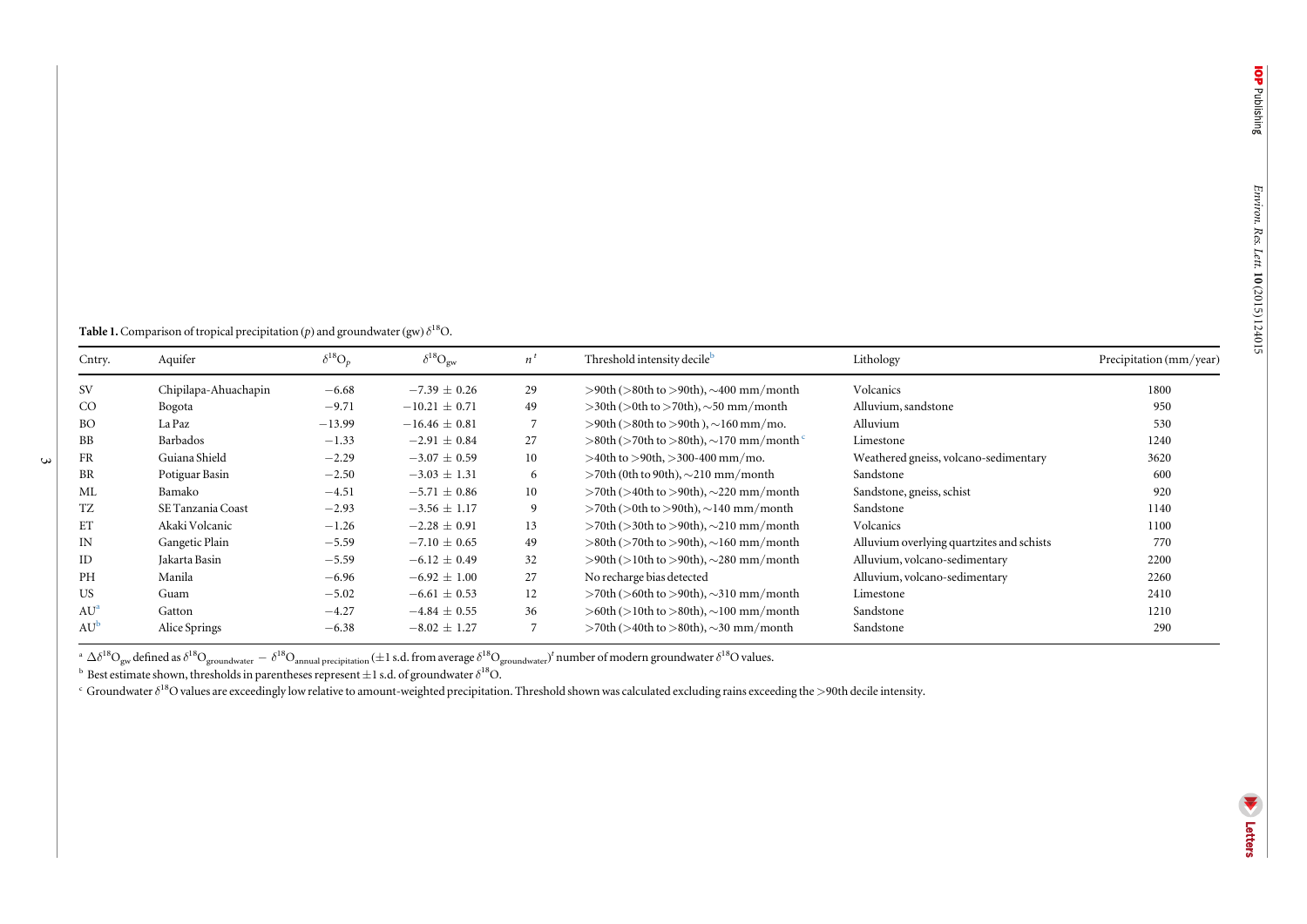

precipitation isotope content, and subscript j refers to a month reporting both isotope content and precipitation amount. Precipitation isotope records that had less than seven years of monthly data were not considered in this study. To quantify potential recharge thresholds we calculated amount-weighted precipitation isotope compositions using a moving lower-limit threshold (e.g., >10th percentile, describes the amount-weighted isotope composition for all precipitation isotope compositions with intensities between the 10th–100th deciles). We then matched groundwater  $\delta^{18}$ O values with closest matching amount-weighted precipitation isotope composition and report the matching precipitation intensity threshold as the threshold intensity.

#### **Results**

Our analysis is predicated upon an empirical relationship between precipitation isotope ratios and rainfall intensity [[20](#page-7-1)]. In figure [1,](#page-2-0) we plot the normalized, amount-weighted heavy isotope (<sup>18</sup>O) content of precipitation at each location as a function of progressively more intense rainfall expressed in deciles. For example, 0 represents the precipitation-weighted composition of all monthly rainfalls, whereas >50th precipitation intensity percentile is the precipitationweighted composition restricted to monthly rainfalls exceeding the median. Figure [1](#page-2-0) shows that the heavy isotope ( $^{18}$ O) content of precipitation throughout the tropics decreases as the monthly precipitation intensity increases. At Barbados (BB), four observations of very intensive (>90th decile) rainfall over a brief period (1973–1974) are anomalously enriched in the heavy isotope content and skew the cumulative distribution (figure S12).

Mean groundwater  $\delta^{18}$  $\delta^{18}$  $\delta^{18}$ O values (table 1, figure [2](#page-4-0)) are lower than the amount-weighted precipitation  $\delta^{18}$ O at 14 of the 15 locations (figure [2](#page-4-0)). As high-intensity rainfalls are  $^{18}$ O-depleted relative to low-intensity rainfalls in the tropics(figure [1](#page-2-0)), the isotopic data show that groundwater recharge is biased to intensive rain-fall (figure [2](#page-4-0)), consistent with a limited number of sitescale isotopic studies in the tropics [[7](#page-6-6), [12](#page-6-10)–[14](#page-6-11)]. Critically, our analysis reveals for the first time that this bias is pan-tropical occurring in a wide range of hydrogeological environments that include alluvial, volcanic, consolidated sedimentary and weathered crystalline rock aquifers. The single exception is at Manila (PH: The Philippines) where the observed depletion in the heavy isotope content of intensive precipitation is minimal (figure [1](#page-2-0)) with the most intense rains differing by less than 0.04‰ from the long-term precipitation-weighted mean.

Notably, we use isotopic data to trace threshold precipitation intensities producing groundwater recharge. We match mean groundwater isotope compositions with amount-weighted isotope compositions of precipitation under varying precipitation

<span id="page-4-0"></span>

Figure 2. Groundwater and amount-weighted precipitation isotope compositions at 15 pan-tropical locations. Most (14 of 15) sites have <sup>18</sup>O- and <sup>2</sup>H-depleted groundwaters relative to long-term amount-weighted precipitation, implying that recharge/precipitation ratios are higher during intensive rains relative to lighter rains(see schematic diagram). The inset in the top left is a replication of the main figure but extends the ranges shown by the  $x$  and  $y$  axes. Errors mark average  $\pm$  one standard deviation of modern groundwater  $\delta^{18}$ O and  $\delta^{2}$ H). Two-letter country codes representing each study site are shown.

intensity thresholds (figure [3](#page-5-0)). At locations across tropical Africa (ML, ET, TZ), Asia (IN, ID, GU), Americas (SV, BO, FR, BR, BB) and Australia  $(AU^a, AU^b)$ , groundwater isotope compositions (within 1 standard deviation) can be reconciled to monthly rainfalls exceeding the ∼70th percentile intensity (range of >30th to >90th percentile); apparent thresholds for each location are summarized in table [1.](#page-3-0) Under primarily humid conditions, these potential intensity thresholds correspond to rainfall intensities of ∼100–300 mm/month, suggesting that rainfall intensities below these thresholds do not contribute substantially to groundwater recharge. For the one site in an arid location (Alice Springs), the apparent monthly precipitation threshold intensity decile is considerably lower, ∼30 mm.

## Discussion

Precipitation thresholds traced by isotopic data for generating recharge are indicative rather than definitive. The comparison is complicated by two key uncertainties. First, the representivity of amassed groundwater isotope measurements at locations where observations are few (e.g. BO, BR, TZ in table [1](#page-3-0)) is uncertain. Second, our analysis implicitly assumes that all intensive rainfalls under progressively higher decile thresholds contribute equally to groundwater recharge. For example, a value of  $-5.5%$  for  $\delta^{18}O$  at Bamako (ML) for >70th percentile rainfalls is calculated from the weighted mean average of all rainfalls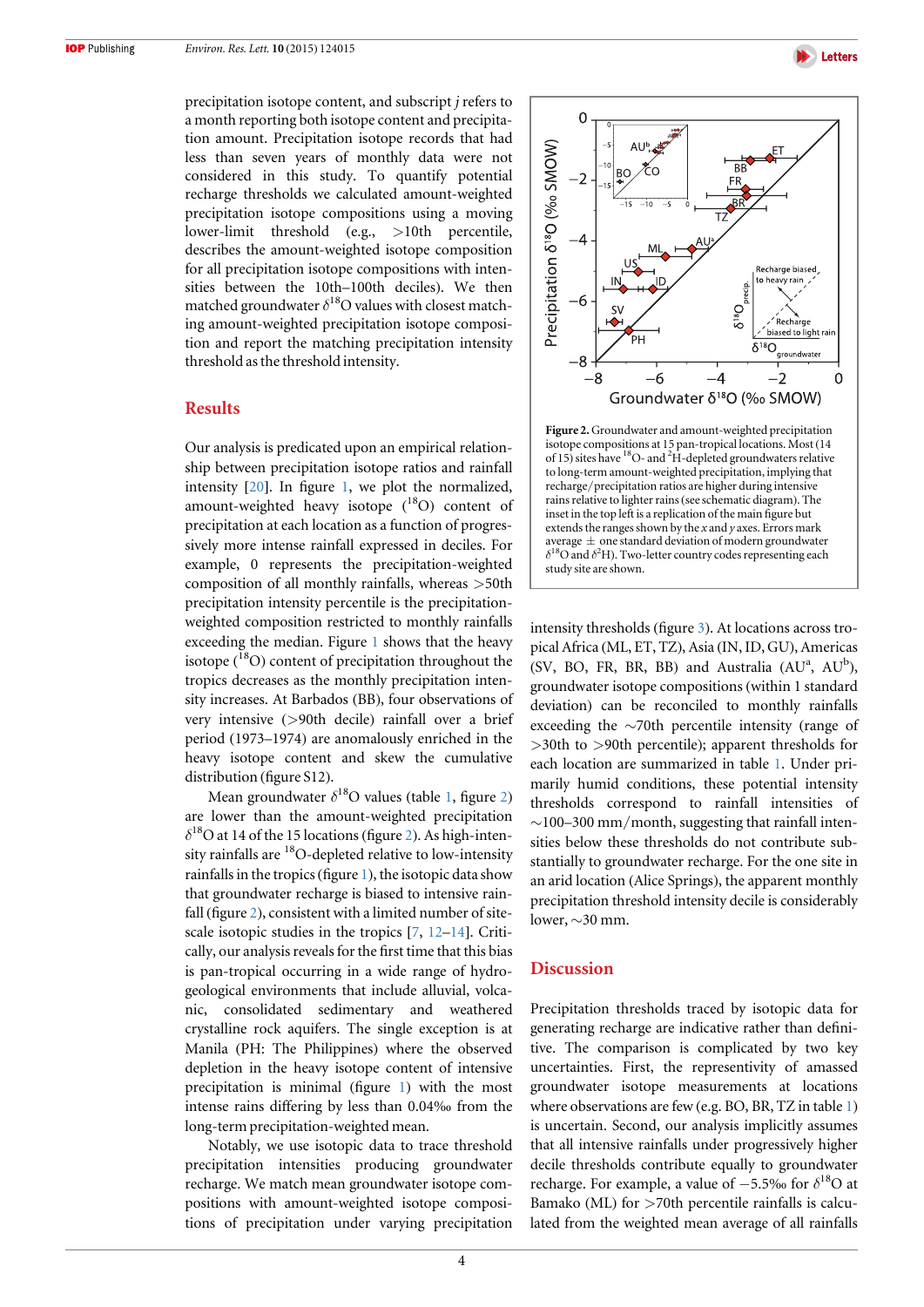

<span id="page-5-0"></span>

exceeding this percentile. However, limited piezometric data [[4](#page-6-3)] reveal that the proportion of very heavy, statistically extreme rainfalls (e.g. >95th percentile) that is converted to groundwater recharge, can be substantially greater than comparatively less intensive (e.g. 80th percentile) rainfalls (figure S7 in supplementary materials). Further, antecedent moisture can strongly influence the proportion of intensive rainfall that is converted to groundwater recharge [[6](#page-6-5)].

That groundwater in the tropics can be traced to intensive rainfall has two important implications. First, it indicates that soils associated with a range of geological, climatological and land-use conditions are able to transmit intensive rainfall, defined here as monthly rainfall exceeding the median, to shallow aquifers. This finding is consistent with hydrometric evidence from weathered crystalline rock aquifers in Tanzania [[4](#page-6-3)] and Uganda [[5](#page-6-4)] that show rapid watertable rises to intensive rainfall. Neither the isotopic data nor current hydrometric observations reveal, however, the processes by which intensive rainfall is conveyed to groundwater. Whether recharge is diffuse resulting from the direct infiltration of rainfall or focused occurring as leakage from stormflow, isotopic data indicate that recharging waters are not subjected to substantial evaporative enrichment. The rapid transmission of recharge is expected to involve preferential pathways such as soil macropores that bypass soil matrices and whose role in soil hydrology has long been neglected [[21](#page-7-2)]. The existence of macropores and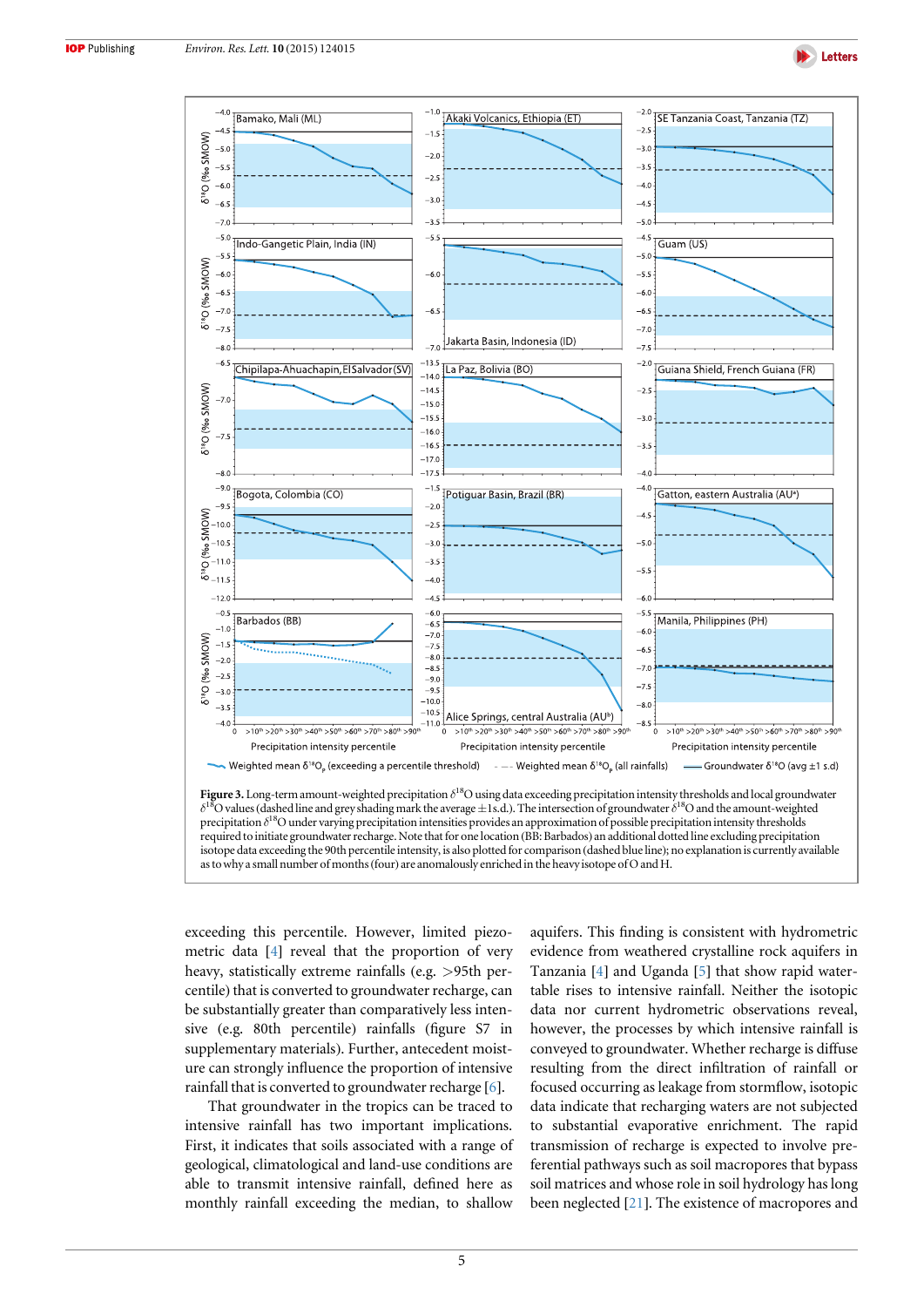their role in enabling recharge are suggested by rapid increases in the faecal bacterial counts that have been observed in tropical groundwaters following heavy rainfalls [[22](#page-7-3)]. These surface-borne microorganisms act as passive tracers that sample soil macropores. Their observed rapid transmission to underlying groundwater also highlights the vulnerability of groundwater to contamination [[22](#page-7-3)].

The second, key implication of our results is that the continued intensification of precipitation, brought about by global warming and involving a shift toward fewer light and medium intensity precipitation events and a greater number of very heavy precipitation events [[4,](#page-6-3) [5](#page-6-4)], is expected to favour groundwater recharge in the tropics. Heavy rains are fuelled by atmospheric moisture content that is currently increasing at ∼7% per °C [[23](#page-7-4)]. Unlike average annual precipitation fluxes, which have divergent responses to observed climate warming [[24](#page-7-5)], the frequency of extreme precipitation has increased nearly everywhere at a global average of ∼6% per °C, with the greatest positive associations in the tropics[[25](#page-7-6)]. Numerous climate simulations predict that continued climate warming will lead to more frequent high-intensity precipitation events [[26](#page-7-7)] but these simulations consistently underestimate increases to precipitation intensity [[9](#page-6-8)], meaning that recharge models [[1](#page-6-0), [27](#page-7-8)] applying these data may underestimate future tropical groundwater recharge.

### **Conclusions**

Stable-isotope ratios of O and H in modern groundwaters at 14 of 15 sites throughout the tropics trace a pan-tropical bias in groundwater recharge to intensive monthly rainfall, often exceeding the 70th decile. Climate change constrains soil moisture and the availability of surface water through the amplification of potential evapotranspiration and the intensification of precipitation [[28](#page-7-9)]. These effects are especially pronounced in the tropics where there is substantial dependence upon rain-fed agriculture and where the majority of the projected global population increase of ∼3.7 billion by 2100 is projected to take place [[29](#page-7-10)]. The pan-tropical bias in groundwater recharge to intensive rainfall presented here suggests that groundwater may prove to be a climate-resilient source of freshwater in the tropics, enabling adaptive strategies such as groundwater-fed irrigation and sustaining domestic and industrial water supplies. It should be recognized that our results simply indicate a propensity towards increased groundwater recharge associated with the intensification of precipitation in a warming world. Other influences on groundwater storage including human overuse [[2](#page-6-1)], changes in the total volume of precipitation [[24](#page-7-5), [28](#page-7-9)], and land-use change [[30](#page-7-11)] can undermine and overwhelm this

resilience of groundwater resources in the tropics to climate change.

## Acknowledgments

Isotope data analyzed in this study are available within the primary literature cited in the supplementary materials. S Jasechko was supported by an NSERC Discovery Grant (No. 5668); R Taylor was supported by NERC Grant No. NE/L001926/1 under the NERC-ESRC-DFID UPGro programme.

#### References

- <span id="page-6-0"></span>[1] Wada Y, Wisser D and Bierkens M F P 2014 Global modeling of withdrawal, allocation and consumptive use of surface water and groundwater resources Earth Syst. Dyn. 5 [15](http://dx.doi.org/10.5194/esd-5-15-2014)–[40](http://dx.doi.org/10.5194/esd-5-15-2014)
- <span id="page-6-1"></span>[2] Richey A S et al 2015 Quantifying renewable groundwater stress with GRACE Water Resour. Res. 51 [5217](http://dx.doi.org/10.1002/2015WR017349)–38
- <span id="page-6-2"></span>[3] de Wit M and Stankiewicz J 2006 Changes in surface water supply across Africa with predicted climate change Science [311](http://dx.doi.org/10.1126/science.1119929) [1917](http://dx.doi.org/10.1126/science.1119929)–21
- <span id="page-6-3"></span>[4] Taylor R G et al 2013 Evidence of the dependence of groundwater resources on extreme rainfall in East Africa Nat. Clim. Change 3 [374](http://dx.doi.org/10.1038/nclimate1731)–8
- <span id="page-6-4"></span>[5] Owor M, Taylor R G, Tindimugaya C and Mwesigwa D 2009 Rainfall intensity and groundwater recharge: empirical evidence from the Upper Nile Basin Environ. Res. Lett. [4](http://dx.doi.org/10.1088/1748-9326/4/3/035009) [035009](http://dx.doi.org/10.1088/1748-9326/4/3/035009)
- <span id="page-6-5"></span>[6] Taylor R G and Howard K W F 1996 Groundwater recharge in the Victoria Nile basin of East Africa: support for the soil moisture balance approach using stable isotope tracers and flow modelling J. Hydrol. [180](http://dx.doi.org/10.1016/0022-1694(95)02899-4) 31–53
- <span id="page-6-6"></span>[7] Taylor R G and Howard K W F 1999 The influence of tectonic setting on the hydrological characteristics of deeply weathered terrains: evidence from Uganda J. Hydrol. [218](http://dx.doi.org/10.1016/S0022-1694(99)00024-4) 44–71
- <span id="page-6-7"></span>Taylor R G et al 2013 Ground water and climate change Nat. Clim. Change 3 [322](http://dx.doi.org/10.1038/nclimate1744)–9
- <span id="page-6-8"></span>[9] Allan R P and Soden B J 2008 Atmospheric warming and the amplification of precipitation extremes Science [321](http://dx.doi.org/10.1126/science.1160787) [1481](http://dx.doi.org/10.1126/science.1160787)–4
- [10] Allan R P et al 2010 Current changes in tropical precipitation Environ. Res. Lett. 5 [025205](http://dx.doi.org/10.1088/1748-9326/5/2/025205)
- <span id="page-6-9"></span>[11] Marvel K and Bonfils C 2013 Identifying external influences on global precipitation Proc. Natl Acad. Sci. USA 110 [19301](http://dx.doi.org/10.1073/pnas.1314382110)–6
- <span id="page-6-10"></span>[12] Jones I C, Banner J L and Humphrey J D 2000 Estimating recharge in a tropical karst aquifer Water Resour. Res. [36](http://dx.doi.org/10.1029/1999WR900358) [1289](http://dx.doi.org/10.1029/1999WR900358)–99
- [13] Harrington G A, Cook P G and Herczeg A L 2002 Spatial and temporal variability of ground water recharge in central Australia: a tracer approach Groundwater 40 [518](http://dx.doi.org/10.1111/j.1745-6584.2002.tb02536.x)-27
- <span id="page-6-11"></span>[14] Négrel P and Giraud E P 2010 Geochemistry, isotopic composition ( $\delta^{18}O$ ,  $\delta^{2}H$ ,  ${}^{87}Sr/{}^{86}Sr$ ,  ${}^{143}Nd/{}^{144}Nd$ ) in the groundwater of French Guiana as indicators of their origin, interrelations C. R. Géosci. [342](http://dx.doi.org/10.1016/j.crte.2010.07.003) 786–95
- <span id="page-6-12"></span>[15] Precipitation and groundwater isotope data ([www.iaea.org](http://www.iaea.org/water and dev.geo.univie.ac.at/projects/wiser/twin.php)/ [water and dev.geo.univie.ac.at](http://www.iaea.org/water and dev.geo.univie.ac.at/projects/wiser/twin.php)/projects/wiser/twin.php)
- <span id="page-6-13"></span>[16] Risi C et al 2008 What controls the isotopic composition of the African monsoon precipitation? Insights from event-based precipitation collected during the 2006 AMMA field campaign Geophys. Res. Lett. 35 [L24808](http://dx.doi.org/10.1029/2008GL035920)
- <span id="page-6-14"></span>[17] Jasechko S et al 2014 The pronounced seasonality of global groundwater recharge Water Resour. Res. 50 [8845](http://dx.doi.org/10.1002/2014WR015809)–67
- <span id="page-6-15"></span>[18] Jasechko S et al 2015 Late-glacial to late-Holocene shifts in global precipitation  $\delta^{18}$ O Clim. Past 11 [1375](http://dx.doi.org/10.5194/cp-11-1375-2015)-93
- <span id="page-6-16"></span>[19] Datta P S, Bhattacharya S K and Tyagi S K 1996<sup>18</sup>O studies on recharge of phreatic aquifers and groundwater flow-paths of mixing in the Delhi area J. Hydrol. [176](http://dx.doi.org/10.1016/0022-1694(95)02784-X) 25–36